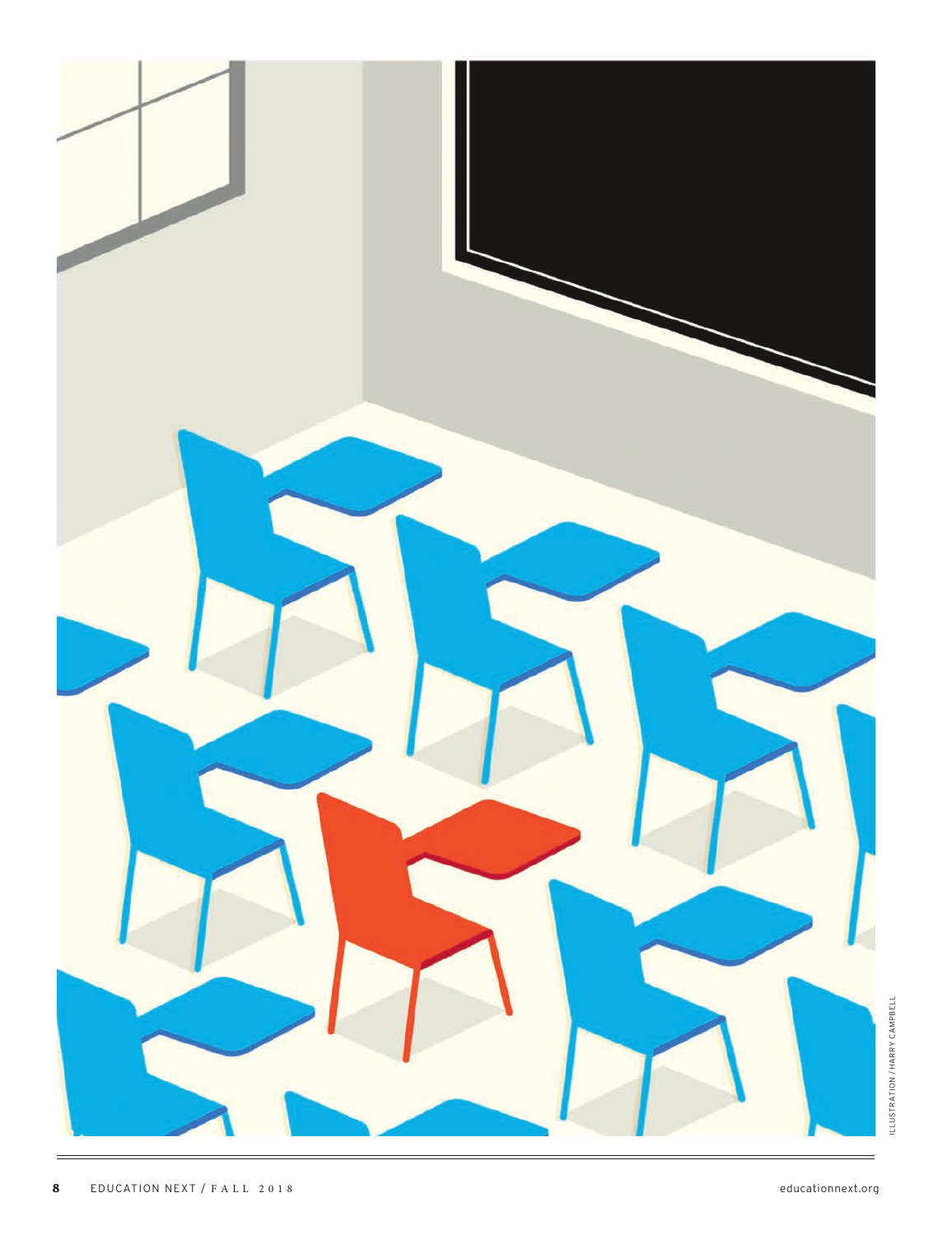**feature**

# HAS INCLUSION GONE TOO FAR? WEIGHING ITS EFFECTS ON

**THE MODEL OF SPECIAL EDUCATION** known as inclusion, or mainstreaming, has become more prevalent over the past 10 years, and today, more than 60 percent of all students with disabilities (SWDs) spend 80 percent or more of their school day in regular classrooms, alongside their non-disabled peers (see Figure 1). This is not the full inclusion favored by some disability advocates, wherein all SWDs would be educated in inclusive classrooms all day; however, many supporters celebrate the increasing acceptance of differently abled students in general education as an opportunity to improve the academic and long-term trajectories of these traditionally underserved learners. In theory, inclusion provides SWDs with access to the grade-level curriculum and the same educational opportunities as their peers.

Unfortunately, research has yielded only weak evidence that inclusion confers benefits on SWDs. Studies that report better

STUDENTS WITH DISABILITIES, THEIR PEERS, AND TEACHERS

academic and behavioral outcomes for SWDs who are taught in a general-education setting suffer from methodological flaws. Even less evidence suggests that general-education teachers are adequately prepared to meet the unique academic and behavioral needs of SWDs. Further, studies of inclusion seem to assume that SWDs are educated in a vacuum; that is, they fail to examine the experiences of non-disabled classmates.

In this article, I explore policies and existing research on inclusion to describe what we know, what we don't, and how current knowledge should inform decisions about where to educate SWDs. An underlying theme of this discussion is that inclusion influences not only SWDs but also their peers and teachers. The interplay between and among these three groups suggests areas of research that can inform future discussion about inclusion and how it can work well for all stakeholders.

by ALLISON F. GILMOUR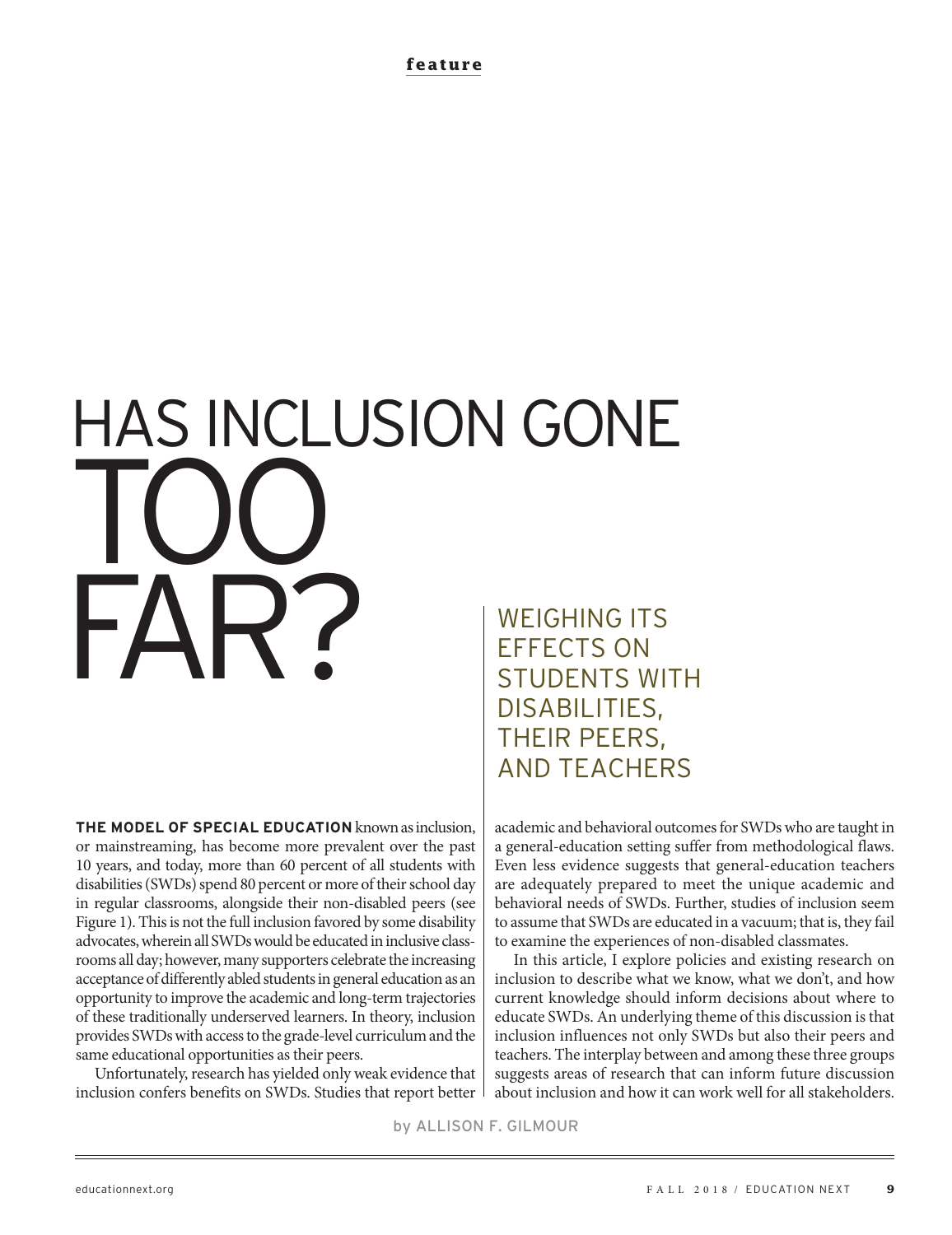## **The Least-Restrictive Environment**

Inclusion did not become the widespread practice it is today because of a robust evidence base that supports its effectiveness. Rather, it is prevalent because of federal laws that establish special rights for SWDs and their parents. The Individuals with Disabilities Education Act (IDEA), first signed into law in 1975 as the Education for all Handicapped Children Act, mandates that SWDs receive a free appropriate public education (FAPE) in the least-restrictive environment (LRE) possible. A student's FAPE and LRE are established through a team process that produces an Individualized Education Program (IEP). After a school identifies a student with a disability, it convenes an IEP team meeting. This team typically consists of the student's parents or guardians; special- and general-education teachers with knowledge of the student; school staff members who can interpret the results of evaluations; other service providers;

## **Growing Prevalence of Inclusion** (Figure 1)

*The inclusion of special-education students in general-education classrooms has become increasingly common, particularly in the last decade. In 2016, more than 60 percent of all students with disabilities spent 80 percent or more of their school day in regular classrooms, alongside their non-disabled peers.*



and, in many cases, the student. At this meeting, the team identifies annual goals for the student. These individualized goals determine what constitutes an "appropriate education" for that particular student.

Once the goals are in place, the IEP team discusses the instruction, related services, and accommodations the student requires to meet the goals. During this stage of the IEP process, the team decides *where* the student will receive services—for example, in a regular classroom; in a regular classroom with the support of a paraprofessional or specialeducation teacher, or perhaps with additional support in a resource room or pullout setting; or in a self-contained special-education classroom. IDEA requires that students be educated in regular classrooms unless their academic and behavioral needs cannot be met in that setting even with the use of supplemental aids and services.

> Consider the following two examples. A 1st-grade student with a speech or language impairment might require one hour of speech therapy a week from a speech/language pathologist to improve his enunciation. His IEP team may also decide that he needs accommodations in the classroom, as his impairment influences his reading fluency. Apart from his weekly speech therapy, the student would attend a general-education class with the occasional accommodation for his reading skills. Removing this student from the regular classroom because of an enunciation problem would be inappropriate: the student can likely make progress there with the suitable supplemental services and accommodations.

> Contrast this student with a 5th-grade student receiving specialeducation services for a specific learning disability who is struggling with sounding out words while his non-disabled peers are focused on reading comprehension. Because this student has such significant educational needs, the IEP team would likely decide that he should receive some of his reading instruction outside of the regular classroom.

These examples illustrate the individualized nature of placement decisions. The IEP team determines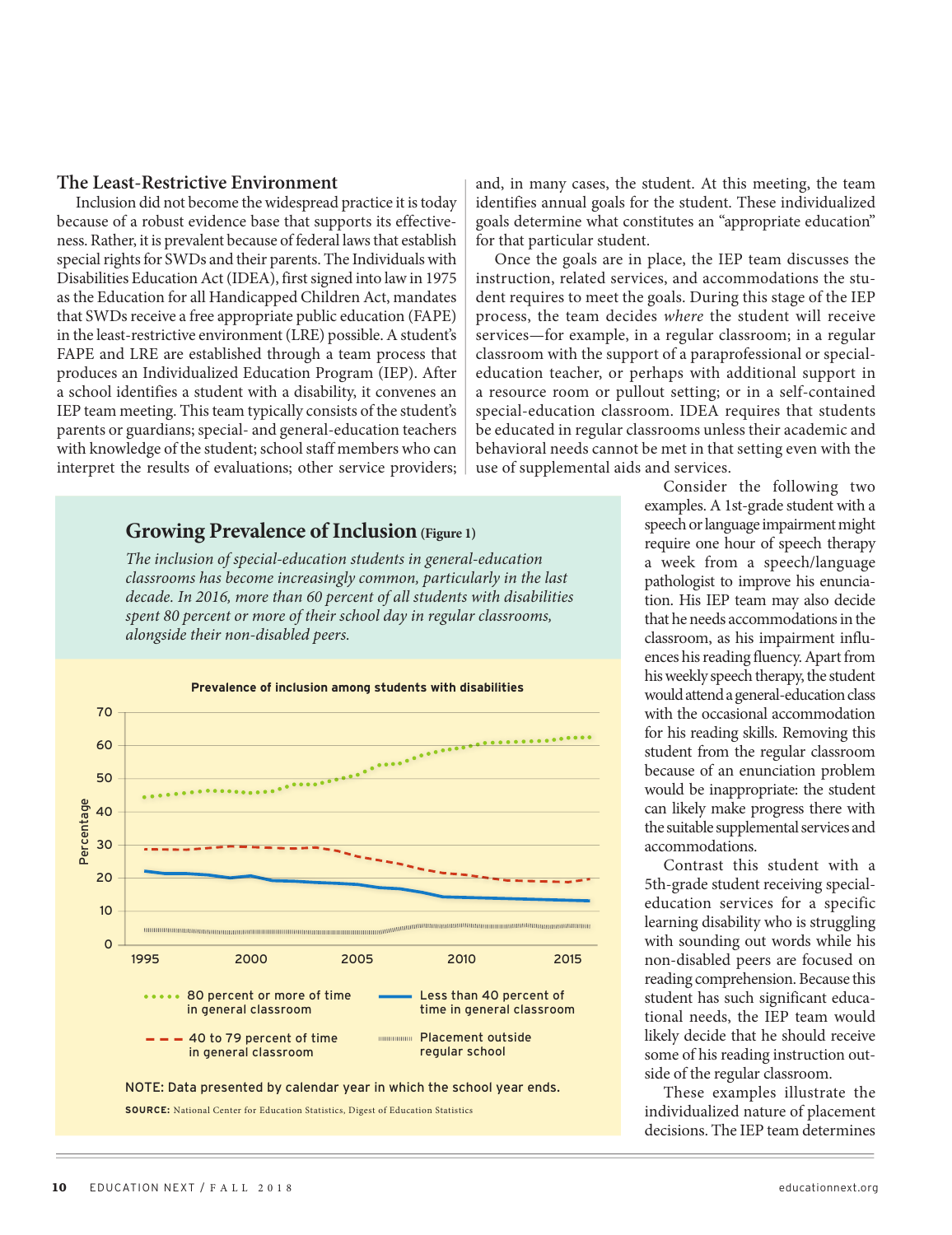where a child will be educated based on the services the student needs and where those services can practicably be delivered. But IDEA explicitly states that most SWDs should be taught in the general-education classroom, and IEP team members may be unduly influenced by this requirement. For example, IDEA requires that states report to Congress each year the

percentage of the school day that SWDs spend in general-education classrooms, in addition to other indicators such as dropout rates, SWDs' participation in assessments, their proficiency rates on these tests, and suspension and expulsion rates. The Department of Education compiles these data in an annual report to Congress and uses the information to determine if a state is in compliance with IDEA. In this publication, data related to the setting in which SWDs are educated are disaggregated by state, yet the data regarding student academic outcomes are not. The reports therefore appear to assess the extent to which students are receiving an appropriate education by the location in which they are served.

There is little federal guidance on whether schools can consider students' classmates and teachers in their decisions about where SWDs are educated, further complicating

placement judgments. IDEA only briefly addresses the needs of non-disabled classmates: schools are required to consider the use of positive behavioral interventions when an SWD's behavior affects his classmates' learning. Beyond this mention of peers, federal policies pay scant attention to the interplay between SWDs, their classmates, and general-education teachers. Specialeducation case law includes conflicting opinions as to whether placement decisions can be based on how a student might influence their classmates. What is clear is that placement is to be an individualized decision determined by the needs of each student with a disability, but it seems unlikely that a student will derive appropriate benefit from the prescribed services if his placement causes disruption or detriment to his peers and teachers.

## **Access to the Curriculum**

A key assumption of IDEA is that including SWDs in the regular classroom will expose them to grade-level, generaleducation curriculum. Yet *exposure* may not result in *progress*  in that curriculum. Research suggests that many SWDs will not be able to advance along grade-level academic standards with the instruction typically provided in regular classrooms, even with accommodations and supports. For example, a recent

study by Lynn Fuchs and colleagues compared the size of the math achievement gap between students with or at risk for learning disabilities and their non-disabled peers. SWDs were randomly assigned to two groups. In the first one, students with or at risk for disabilities received intensive fractions instruction, exemplifying special-education techniques, while those in the

Placement data may suggest that students with disabilities are being exposed to the general-education curriculum, but achievement data suggest they are not actually learning that curriculum: they continue to lag dramatically behind their peers.



second group were exposed to fractions instruction in the regular classroom with accommodations based on the principles of Universal Design for Learning (that is, instruction that includes multiple means for students to express what they know). The math achievement gap between students with or at risk for disabilities and without disabilities in the regular classroom setting was twice as large as the gap in the first group (see Figure 2).

It is a mistake to equate the setting in which a student is educated (that is, the general-education classroom) with the actual progress a student is making. Such an assumption ignores the fact that students are found eligible for special-education services precisely because they are failing to progress in general education. Placement data may suggest that SWDs are being exposed to the general-education curriculum, but achievement data suggest that they are not actually learning the curriculum: SWDs placed in generaleducation classrooms continue to lag dramatically behind their peers. A recent meta-analysis that I conducted with my colleagues Doug Fuchs and Joe Wehby estimated that SWDs score about 1.2 standard deviations below their non-disabled peers in reading, a gap that translates to more than three years of academic growth. Achievement gaps between SWDs and their peers are similarly large in math. Though federal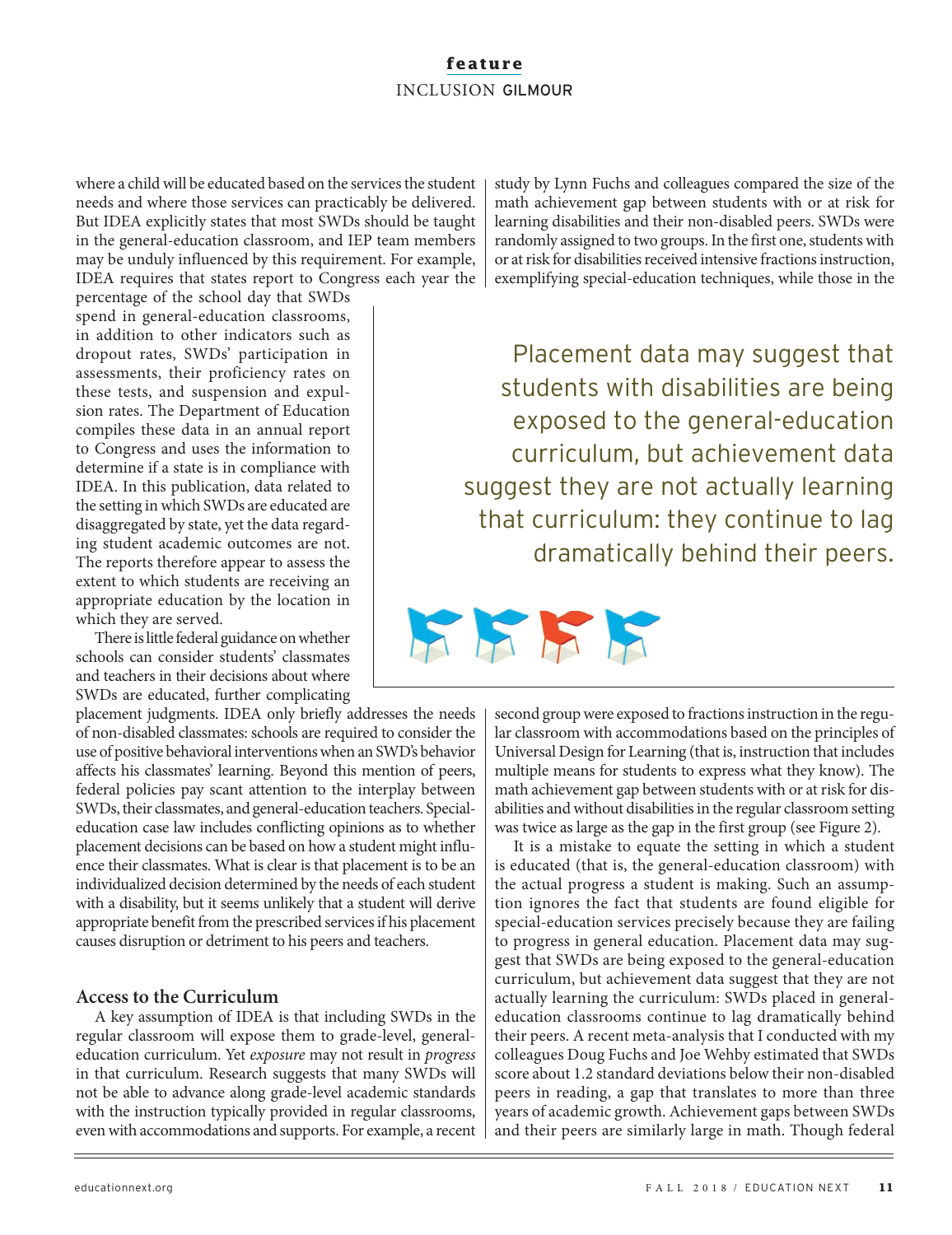laws stress the importance of educating SWDs in the regular classroom, there is no good evidence that placement there improves the outcomes of these students.

#### **Inclusion and Student Outcomes**

That's not to say that researchers have not examined the issue. Many studies have compared SWDs who are educated

## **Achievement Gap Larger in an Inclusive Setting (Figure 2)**

*A recent synthesis of results from three randomized control trials found that the math achievement gap between students with or at risk for disabilities and students without disabilities was twice as large for students educated in a regular classroom setting than for those receiving specialized intensive instruction.*

## **Achievement gap between students with or at-risk for learning disabilities and students without disabilities, by classroom setting**

cation settings, generally finding that the former have better academic, social, and long-term outcomes. For example, data from the Special Education Elementary Longitudinal Study conducted from 2000 to 2006 show that SWDs who spent 75 percent or more of their school day in inclusive settings scored higher in reading comprehension and math than those who spent 25 percent or less of their day in such settings. These

in inclusive settings to those who are educated in special-edu-

results fueled the push to move more SWDs into general-education classrooms.

More-recent work also finds that SWDs educated in general-education settings have better outcomes. Roddy Theobald and colleagues observed that high-school students with disabilities in Washington State who spent more time in general-education settings had higher reading scores than their peers who had less time in such settings, even after taking into account differences in prior achievement and a wide range of student characteristics. They were also more likely to graduate on time and enroll in college than students educated in more-restrictive settings. Laura Schifter has reported similar results regarding graduation for students in Massachusetts: SWDs educated in general-education classrooms have higher probabilities of graduating than their peers who were educated in more-isolated settings. These recent studies and others have led many to conclude that inclusion benefits SWDs.

Unfortunately, this determination ignores a major limitation of the current research base: the failure to account for selection bias. Students with higher academic abilities or fewer behavioral challenges are more likely to be placed in inclusive settings, while their peers who may have the same disability label but greater learning or behavioral needs are placed in special-education settings. The consistent finding that SWDs have better outcomes when educated in general-education settings likely reflects this bias. Even in studies that account for students' prior levels of academic achievement, the researchers may not capture all the aspects of a student, such as his behavior, that can influence both the setting in which he is placed and his future outcomes. A student's educational placement is an IEP team decision and may be based on a host of factors not included in the administrative data sets to which researchers typically have access. This makes estimating the true causal effect of inclusion on student outcomes nearly impossible.

One study does improve on these others in

## $\mathbf 0$ -0.2 -0.4 Standard deviations Standard deviations  $-0.6$ -0.8 -1 -1.2 -1.4 -1.6 Year 2 Year 3 **n** Inclusive instruction **n** Specialized intervention

NOTE: The results are averaged across three measures: "Comparing Fractions" from the 2012 Fraction Battery (Schumacher, Namkung, Malone, & Fuchs, 2012); the sum of "Fraction Addition" and "Fraction Subtraction" from the 2012 Fraction Battery (Schumacher et al., 2012); and 19 released fraction items from the 1990–2009 National Assessment of Educational Progress.

**SOURCE:** Fuchs et al., "Inclusion Versus Specialized Intervention for Very-Low-Performing Students: What Does Access Mean in an Era of Academic Challenge?" *Exceptional Children,* 2015, Vol 81(2)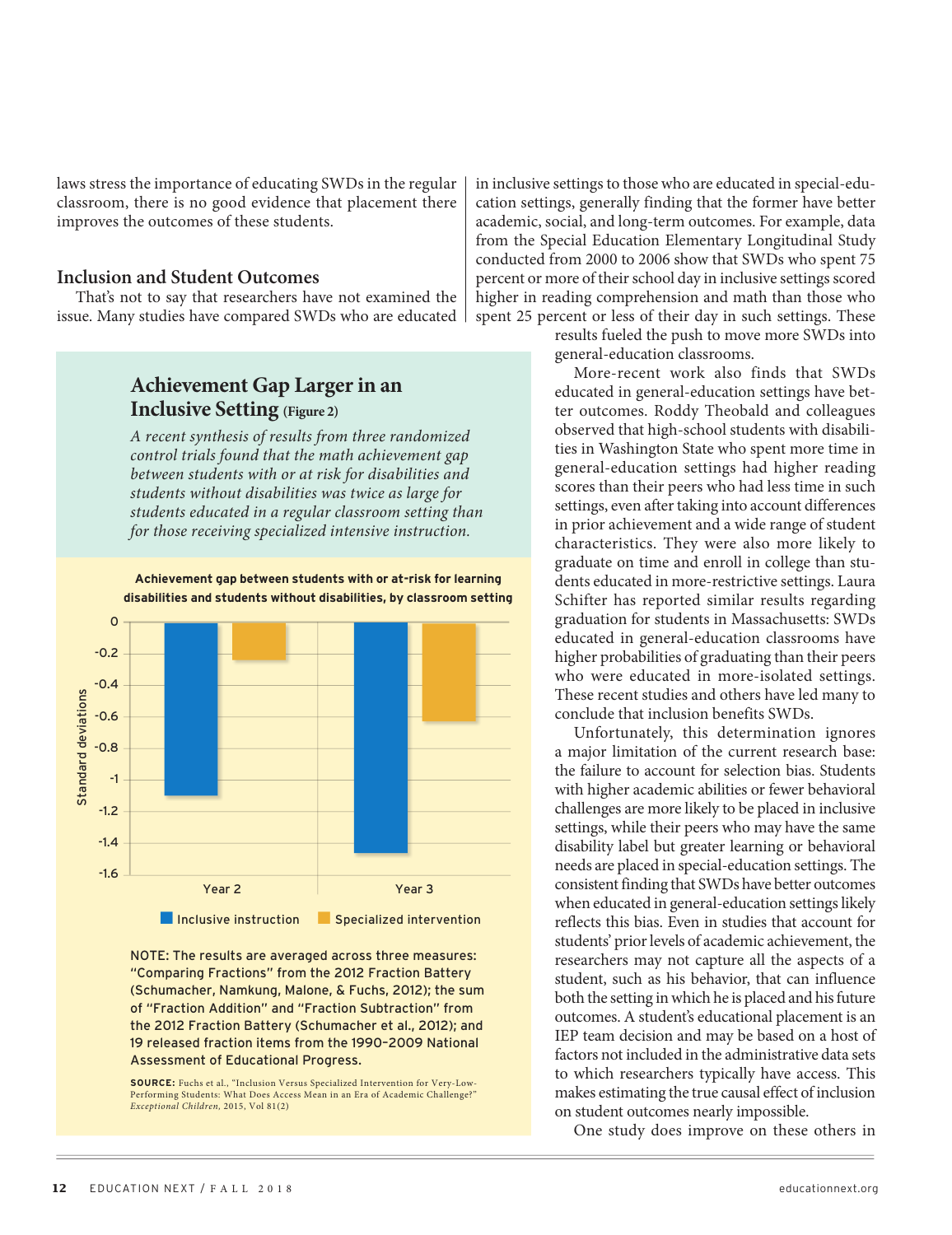regard to selection bias. In 2002, Eric Hanushek and colleagues used Texas students whose special-education classification changed over time to examine the influence of special-education classification (as determined by a student having an IEP) and educational setting on students' math outcomes. The

researchers first compared the students' progress in school years when they had an IEP to their progress when they did not have an IEP, allowing each student to serve as his or her own control. They found that students scored higher on state math assessments when they had an IEP than when they did not. This result suggests that special-education services may benefit the students who receive them. When the researchers examined SWDs' math achievement by the setting in which they were educated, however, they found that SWDs performed neither better nor worse in regular classrooms than in special-education settings. While this study design is stronger than that of the research discussed above, its results only extend to students who took the regular state assessment and whose special-education eligibility changed over time, thus excluding students with more-significant disabilities. The one

clear takeaway is that accounting for unmeasured differences between students who are placed in different types of settings can influence estimates of the association between generaleducation placement and student outcomes.

In sum, ample correlational evidence confirms that SWDs have better academic and social outcomes when they spend more time in general-education classrooms. But our ability to draw conclusions from these studies is limited, because it is likely that SWDs who would be expected to have better academic and social outcomes are more often included in general-education classrooms than their peers with moreintensive needs.

## **Inclusion and Peer Outcomes**

A key component of inclusion is that SWDs are educated with their peers who do not have disabilities, yet little research has examined whether and how SWDs' outcomes are influenced by their peers—and vice versa. The scarcity of research in this area is surprising, as research on peer effects in general education shows that students' classmates shape their educational experiences. Particularly concerning are findings that students' academic and behavioral outcomes are influenced by classmates who exhibit challenging behaviors. For example, Scott Carrell and Mark Hoekstra found that an increase in the percentage of students' classmates who had experienced domestic violence—a variable highly correlated with children's behavior—negatively affected students' academic outcomes and increased their behavioral problems (see "Domino Effect,"

The consistent finding that students with disabilities have better outcomes when educated in general-education settings likely reflects selection bias: students with higher academic abilities or fewer behavioral challenges are more likely to be placed in inclusive settings.



*research,* Summer 2009). Further, exposure to a peer who was more likely to exhibit challenging behavior led students to complete less schooling and earn less as adults. These findings are relevant to the topic of inclusion because SWDs have a higher probability of exhibiting challenging behavior than their peers without disabilities.

Most students without disabilities have at least two SWDs in their classes, but few studies have examined whether SWDs affect their classmates. Early studies that addressed peer effects in inclusive classrooms using older data did not identify any negative academic consequences of inclusion for students without disabilities. However, more-recent research based on the U.S. Department of Education's Early Childhood Longitudinal Studies (ECLS) has identified some worrisome findings, particularly related to the inclusion of students with an emotional/behavioral disorder (EBD).

These recent studies have examined both academic and social outcomes of students without disabilities in inclusive classrooms. In a 2009 study, Jason Fletcher found that having a classmate with an EBD was associated with a 0.09 standard-deviation decrease in students' math scores and a 0.13 standard-deviation decrease in students' reading scores. In 2016, Michael Gottfried and colleagues reported that students without disabilities who had a classmate with an EBD were 1.42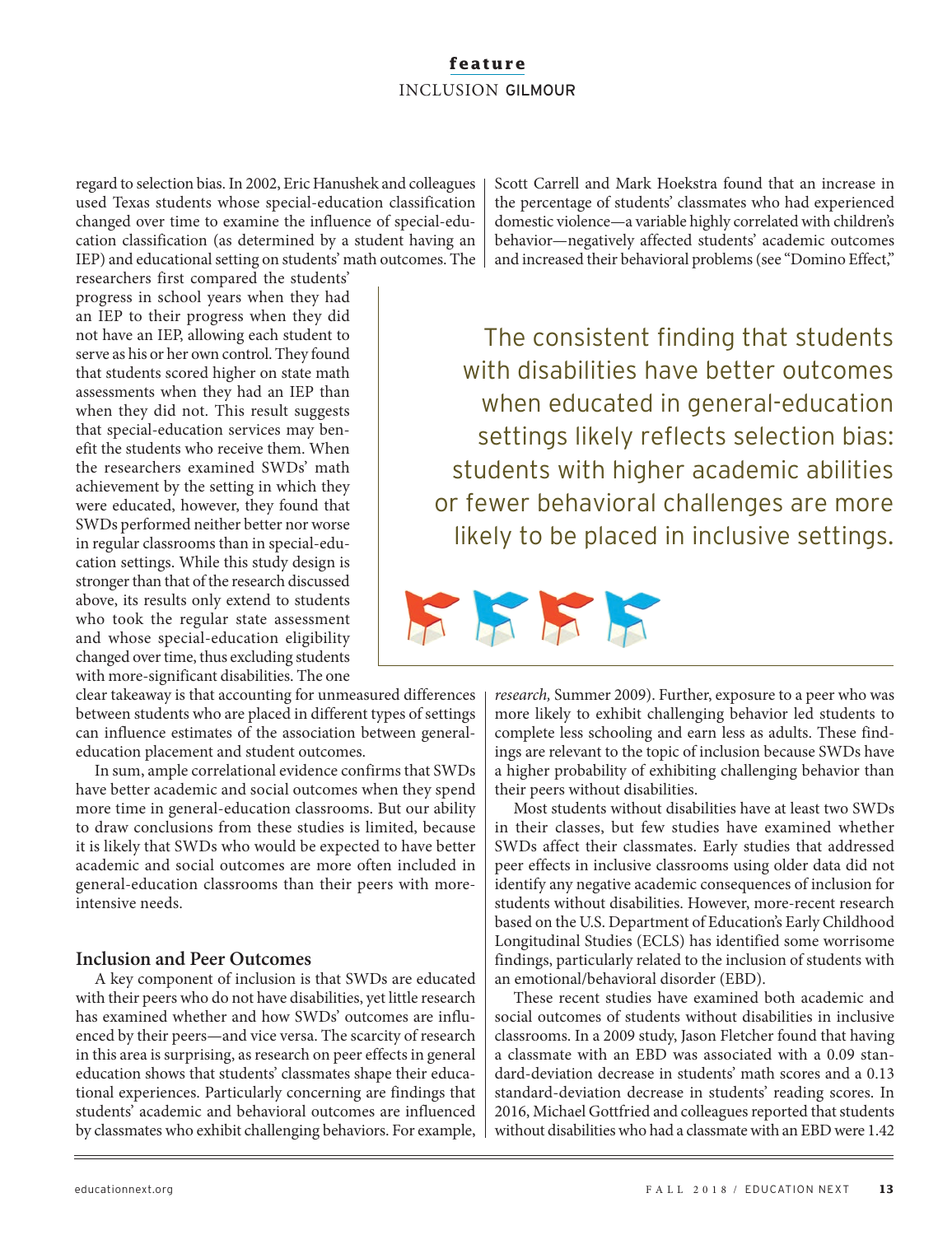times more likely to be chronically absent than those who did not have such a classmate. A 2014 study by Gottfried found that students without disabilities were rated by teachers as having more behavior problems, lower levels of self-control, and lower interpersonal skills when they were in classrooms with SWDs, not just students with an EBD.

These studies, like those relating inclusion to SWDs' outcomes, are correlational and must be interpreted with caution. Yet they improve on prior work by limiting comparisons to students attending the same school. This approach allows the researchers to rule out the possibility that their results reflect differences in the characteristics of schools that make greater use of the inclusion model. These studies do not account for the sorting of students within schools based on unobserved characteristics, such as if students who exhibit more problem behavior owing to a change in their home life in a specific school year are grouped in classes with more SWDs. However, this type of sorting seems less likely than the sorting of higherachieving SWDs into inclusive classrooms, which is a natural byproduct of the IEP process. Though this body of work is small and just emerging, the findings underline the importance of examining whether and how the inclusion of SWDs in general-education classrooms may change the environment in ways that affect their peers.

## **Inclusion and Teachers**

Teachers are likely a key element in the successful inclusion of SWDs, but again few studies have investigated how generaleducation teachers are influenced by the presence of SWDs. An older body of research examined the attitudes of generaleducation teachers toward having SWDs in their classrooms. These studies reported that general educators were accepting of SWDs in their classrooms under certain conditions—for example, if additional supports were provided to the teacher and if the SWDs did not exhibit disruptive behavior. Yet both surveys and qualitative studies found that general-education teachers often do not have training, or feel they have the proper skills, to meet the academic and behavioral needs of SWDs while also teaching their non-disabled peers.

Two recent studies have aimed to assess the experiences of general educators with SWDs in their classrooms. These works are,

> again, correlational and not causal. Using an administrative data set from North Carolina, I estimated the association between the percentage of SWDs in teachers' classes and the rate of teacher turnover, as defined by changing schools or leaving teaching in the state. I found that the probability of turnover increased as the percentage of SWDs in teachers' classes went up if the teacher was not certified in special education, after controlling for differences in student, teacher, and school characteristics. This increase was especially pronounced when teachers had students with an EBD in their classrooms (see Figure 3). All else being equal, teachers with classes in which 20 percent of students had an EBD were 2.15 percentage points more likely to leave their school or teaching than teachers who had students with disabilities in their classes, but none with an EBD. I also found that the teachers who, based on other characteristics, were most likely to change schools or leave teaching were actually the least likely to have SWDs. This suggests that schools are not assigning SWDs to teachers who are more likely to leave and attenuates concerns that the relationship between the presence of students with an EBD and turnover is an artifact of selection bias.

## **Inclusion and Teacher Turnover (Figure 3)**

*North Carolina teachers are more likely to change schools or leave teaching in the state when a greater share of their students have an emotional/behavioral disorder.*



NOTE: Figure shows the estimated increase in the probability that a general-education teacher in North Carolina will switch schools or leave teaching in the state associated with having a given percentage of students with emotional/behavioral disorders.

**SOURCE:** Author's calculations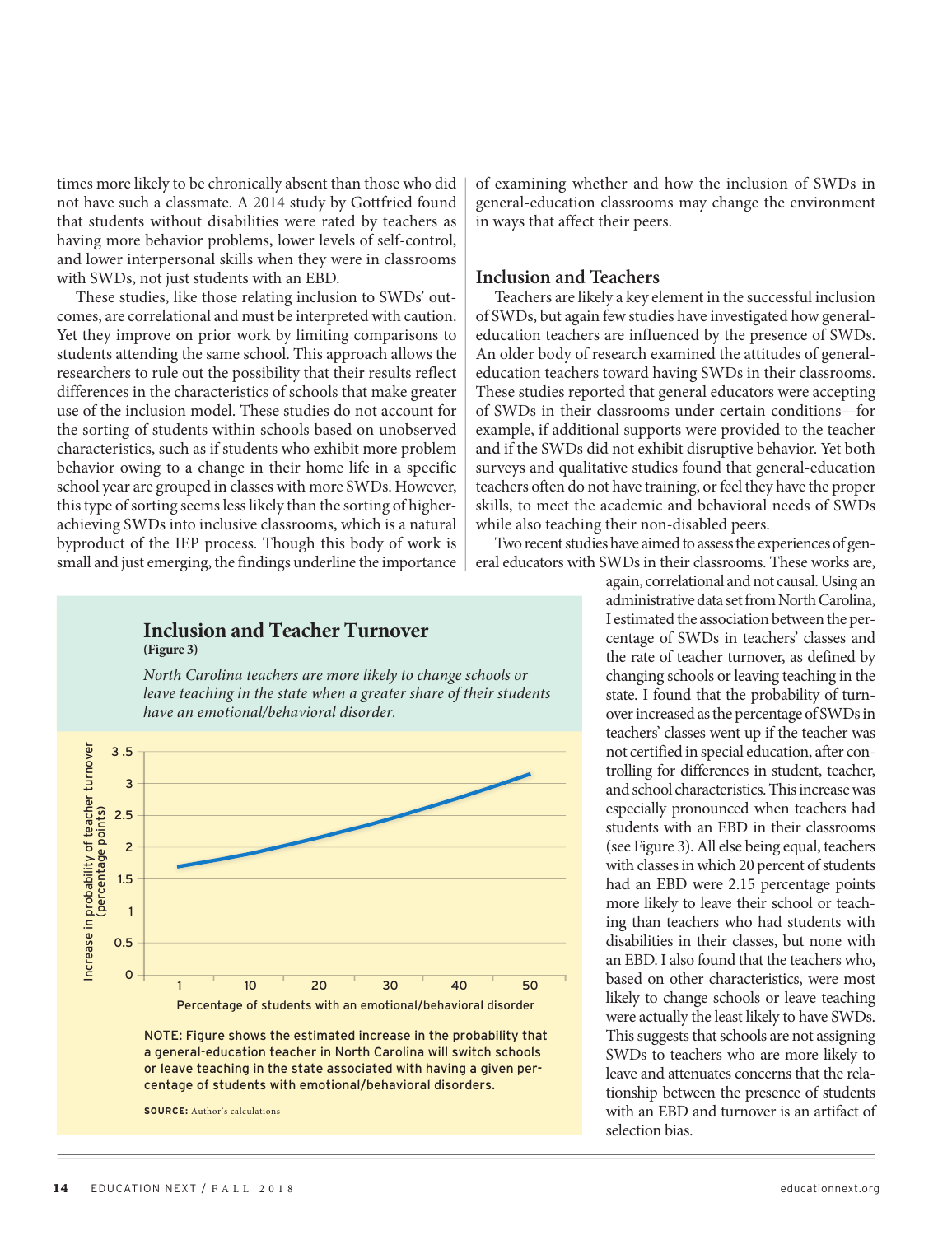Teachers might also be changing their instruction in undesirable ways when they have SWDs in their classrooms. North Cooc recently examined the amount of time teachers of inclusive classrooms reported that they spent on instruction, using data from an international survey of teachers. He found that teachers reported that they spent less time on instruction and more time on classroom management when their classes contained more SWDs.

The association between instructional time and having SWDs in the classroom nearly disappeared once Cooc accounted for the number of students in teachers' classes that exhibited disruptive behavior.

These studies provide preliminary evidence that the presence of SWDs affects teachers in ways that could negatively influence the teachers themselves with regard to turnover, the outcomes of SWDs, and their peers without disabilities. Clearly, more research is needed to understand how teachers address the needs of SWDs in their classrooms and how inclusion changes the demands placed on educators with potentially negative consequences for all students.

Research on general-education teachers and their role in educating students with and without disabilities is particularly important given that general-education teachers are the primary educators for both of these populations. Jim Dewey and col-

leagues reported in 2017 that the number of special-education teachers declined more than 17 percent between 2005 and 2012; the number of students with special needs also decreased, but by only 4 percent. The student-to-teacher ratio in special education is now greater than the overall student-to-teacher ratio, suggesting that SWDs spend more time with general educators than with special educators. Even SWDs with the most significant needs, such as students with intellectual disabilities or autism, are often instructed by teachers without special-education certification. Since general educators are largely responsible for teaching SWDs, it is critical that we understand their role in teaching all students if we hope to improve outcomes for all.

## **An Ecological Perspective**

Overall, what is known about inclusion from research is quite limited in the context of such a widespread practice. SWDs appear to have better outcomes when educated in inclusive settings, yet studies of the association between setting and outcomes do not account for important differences between the SWDs placed in inclusive classrooms and those who are taught in special-education settings. Students without

disabilities have lower academic and behavioral outcomes when they are taught in classrooms that include SWDs, particularly students with an EBD. General-education teachers may welcome SWDs into their classrooms, but they spend more time on classroom management and less on instruction and are more likely to leave teaching when SWDs are present. This limited body of correlational research may not provide

Both surveys and qualitative studies have found that general-education teachers often do not have the training, or feel they have the proper skills, to meet the academic and behavioral needs of students with disabilities while also teaching their non-disabled peers.



many conclusions about inclusion, but it does suggest a framework for future research and policy decisions.

In particular, this research highlights the importance of evaluating inclusion from an ecological perspective. Instead of focusing narrowly on the effects of inclusion on outcomes for SWDs, an ecological perspective would acknowledge that inclusion influences SWDs, their peers without disabilities, and general-education teachers, and should focus on the interactions between and among these three groups. SWDs may influence their peers, but this relationship likely goes both ways. If peer behavior changes in response to the inclusion of SWDs in the classroom, these changes likely influence teacher behavior. Without understanding how inclusion influences all three groups and the complex interactions among them, inclusion is unlikely to be successful for all those involved. The small body of literature that currently exists tends to examine the experiences of SWDs, their peers, and their teachers separately. Moving forward, researchers should focus more holistically on the classroom ecosystem in order to identify the conditions and supports necessary for inclusion to improve outcomes for all students. The results of these studies could be used to develop interventions that support teachers who work with SWDs in inclusive settings, to determine effective service-delivery